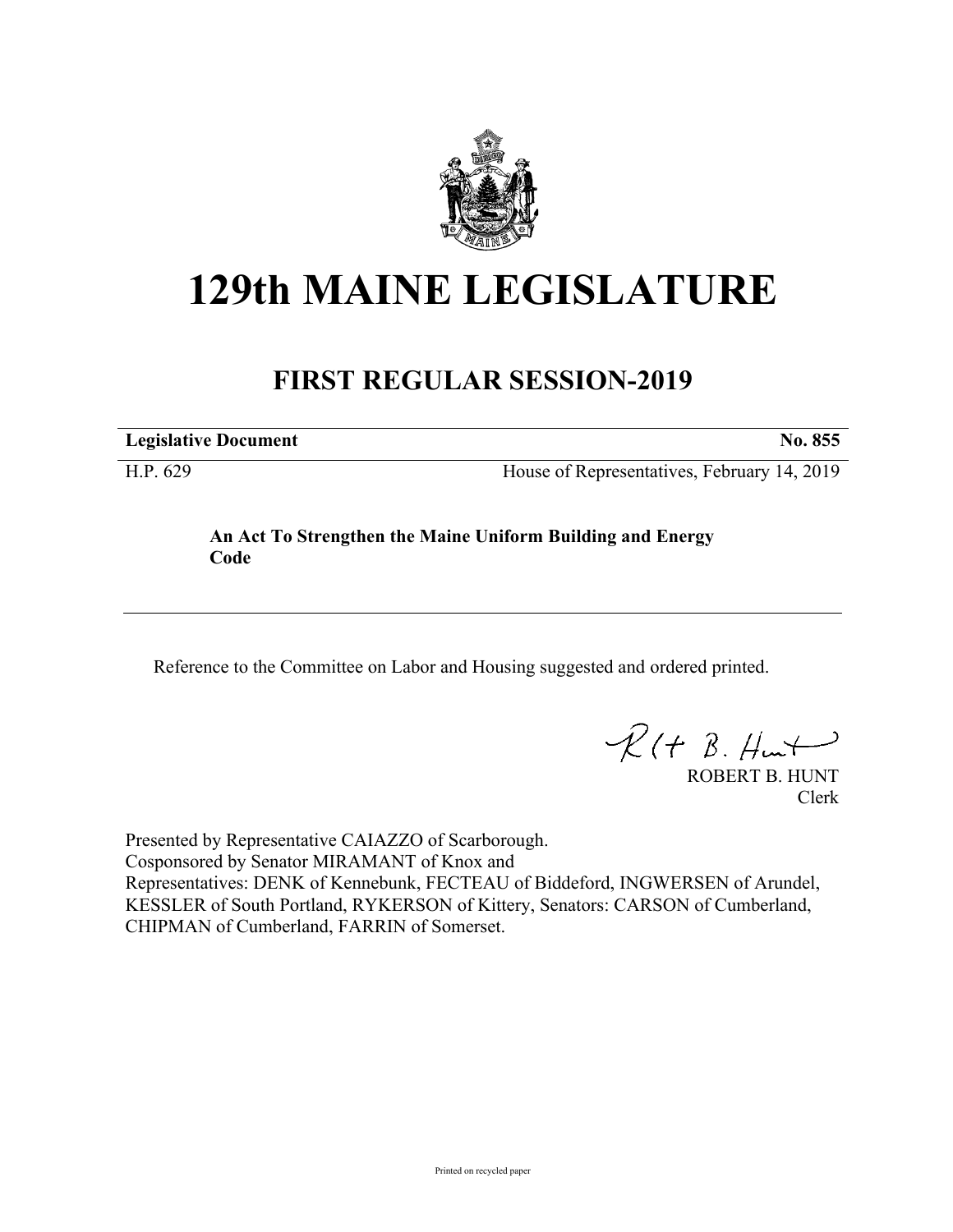**Be it enacted by the People of the State of Maine as follows:**

 **Sec. 1. 25 MRSA §2372, sub-§2,** as amended by PL 2011, c. 633, §9, is further amended to read:

 **2. Staff.** The commissioner may shall appoint or and may remove for cause staff of the division, including:

 A. A technical codes coordinator certified in building standards pursuant to Title 30-A, section 4451, subsection 2-A, paragraph E, who serves as the division director and principal administrative and supervisory employee of the board. The technical codes coordinator shall attend meetings of the board, keep records of the proceedings of the board and direct and supervise the personnel employed to carry out the duties of the board, including but not limited to providing technical support and public outreach for the adoption of the code, amendments, conflict resolutions and interpretations. Technical support and public outreach must include, but may not be limited to:

- (1) Providing nonbinding interpretation of the code for professionals and the general public; and
- (2) Establishing and maintaining a publicly accessible website to publish general technical assistance, code updates and interpretations and post-training course schedules; and
- B. An office specialist to provide administrative support to the division and the 21 board.; and
- C. A trainer to coordinate and provide training to municipal building officials, local code enforcement officers and 3rd-party inspectors.
- **Sec. 2. 25 MRSA §2374,** as repealed and replaced by PL 2013, c. 424, Pt. A, §12, is amended to read:

#### **§2374. Uniform Building Codes and Standards Fund**

 The Uniform Building Codes and Standards Fund, referred to in this section as "the fund," is established within the Department of Public Safety to fund the activities of the division under this chapter and the activities of the board under Title 10, chapter 1103 and the Department of Economic and Community Development, Office of Community Development under Title 30-A, section 4451, subsection 3-A. Revenue for this fund is provided by the surcharge established by section 2450-A. The Department of Public Safety and the Department of Economic and Community Development, Office of Community Development shall together determine an amount to be transferred annually from the fund for training and certification under Title 30-A, section 4451, subsection 3-A to the Maine Code Enforcement Training and Certification Fund established in Title 30-A, section 4451, subsection 3-B. The Department of Public Safety shall also deposit any permit fees collected under Title 30-A, section 4101-A into the fund. Any balance of the fund may not lapse, but must be carried forward as a continuing account to be expended for the same purpose in the following fiscal year.